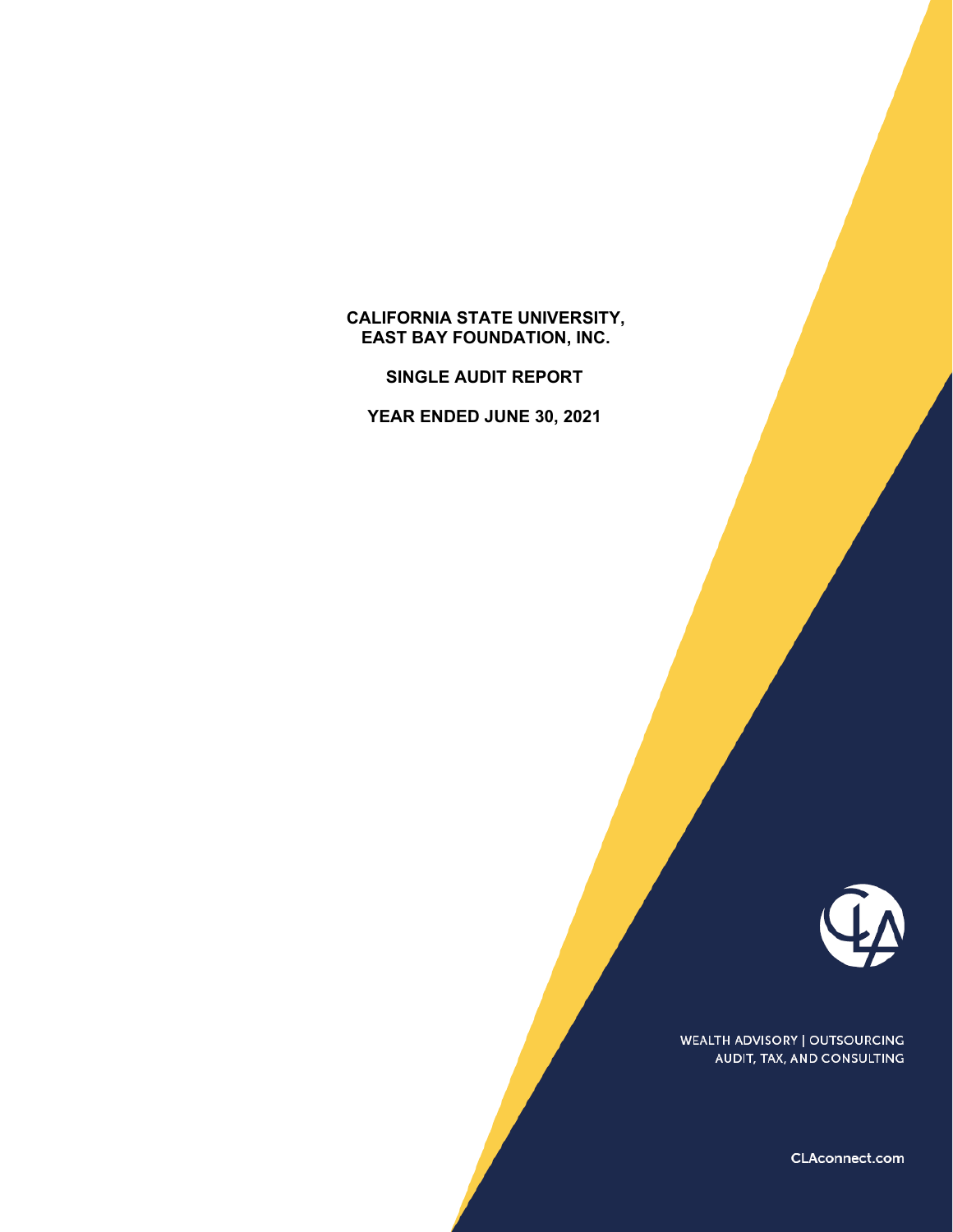#### **CALIFORNIA STATE UNIVERSITY, EAST BAY FOUNDATION, INC. TABLE OF CONTENTS YEAR ENDED JUNE 30, 2021**

| <b>INDEPENDENT AUDITORS' REPORT ON INTERNAL CONTROL OVER</b><br><b>FINANCIAL REPORTING AND ON COMPLIANCE AND OTHER MATTERS</b><br><b>BASED ON AN AUDIT OF FINANCIAL STATEMENTS PERFORMED IN</b><br><b>ACCORDANCE WITH GOVERNMENT AUDITING STANDARDS</b> | 1  |
|---------------------------------------------------------------------------------------------------------------------------------------------------------------------------------------------------------------------------------------------------------|----|
| <b>INDEPENDENT AUDITORS' REPORT ON COMPLIANCE FOR THE MAJOR</b><br>FEDERAL PROGRAM AND REPORT ON INTERNAL CONTROL OVER<br><b>COMPLIANCE, AND REPORT ON THE SCHEDULE OF EXPENDITURES OF</b><br>FEDERAL AWARDS REQUIRED BY THE UNIFORM GUIDANCE           | 3  |
| <b>SCHEDULE OF EXPENDITURES OF FEDERAL AWARDS</b>                                                                                                                                                                                                       | 6  |
| NOTES TO SCHEDULE OF EXPENDITURES OF FEDERAL AWARDS                                                                                                                                                                                                     | 8  |
| <b>SCHEDULE OF FINDINGS AND QUESTIONED COSTS</b>                                                                                                                                                                                                        | 9  |
| <b>SUMMARY SCHEDULE PRIOR AUDIT FINDINGS</b>                                                                                                                                                                                                            | 11 |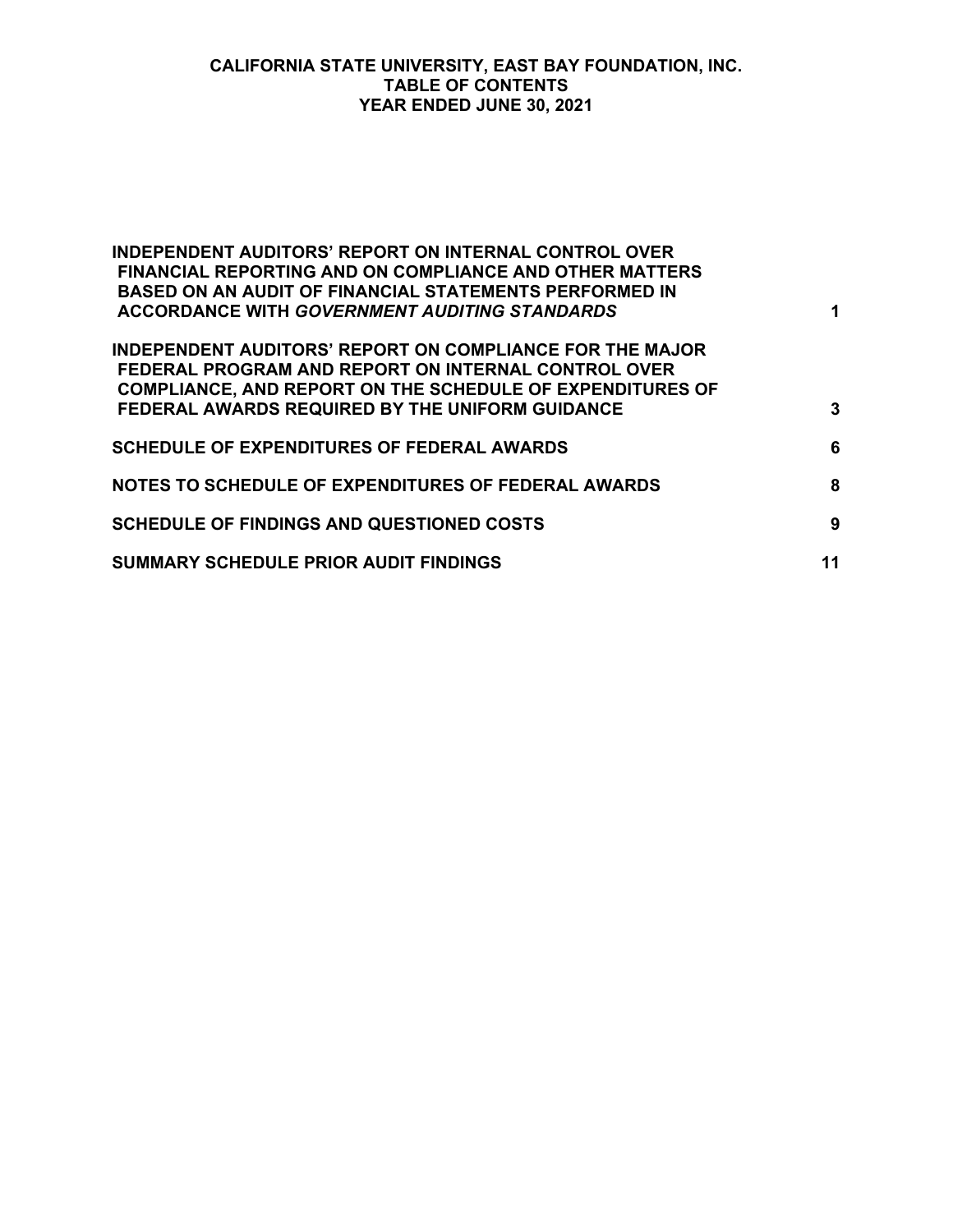

### **INDEPENDENT AUDITORS' REPORT ON INTERNAL CONTROL OVER FINANCIAL REPORTING AND ON COMPLIANCE AND OTHER MATTERS BASED ON AN AUDIT OF FINANCIAL STATEMENTS PERFORMED IN ACCORDANCE WITH** *GOVERNMENT AUDITING STANDARDS*

Board of Directors California State University, East Bay Foundation, Inc. Hayward, California

We have audited, in accordance with auditing standards generally accepted in the United States of America and the standards applicable to financial audits contained in *Government Auditing Standards*  issued by the Comptroller General of the United States, the financial statements of the business-type and fiduciary activities of the California State University, East Bay Foundation, Inc., a component unit of California State University, East Bay, as of and for the year ended June 30, 2021, and the related notes to the financial statements, which collectively comprise the California State University, East Bay Foundation, Inc.'s basic financial statements, and have issued our report thereon dated September 16, 2021.

# **Internal Control Over Financial Reporting**

In planning and performing our audit of the financial statements, we considered the California State University, East Bay Foundation, Inc.'s internal control over financial reporting (internal control) as a basis for designing audit procedures that are appropriate in the circumstances for the purpose of expressing our opinions on the financial statements, but not for the purpose of expressing an opinion on the effectiveness of the California State University, East Bay Foundation, Inc.'s internal control. Accordingly, we do not express an opinion on the effectiveness of the California State University, East Bay Foundation, Inc.'s internal control.

A *deficiency in internal control* exists when the design or operation of a control does not allow management or employees, in the normal course of performing their assigned functions, to prevent, or detect and correct, misstatements on a timely basis. A *material weakness* is a deficiency, or a combination of deficiencies, in internal control such that there is a reasonable possibility that a material misstatement of the entity's financial statements will not be prevented, or detected and corrected on a timely basis. A *significant deficiency* is a deficiency, or a combination of deficiencies, in internal control that is less severe than a material weakness yet important enough to merit attention by those charged with governance.



CLA is an independent member of Nexia International, a leading, global network of independent accounting and consulting firms. See nexia.com/member‐firm‐disclaimer for details.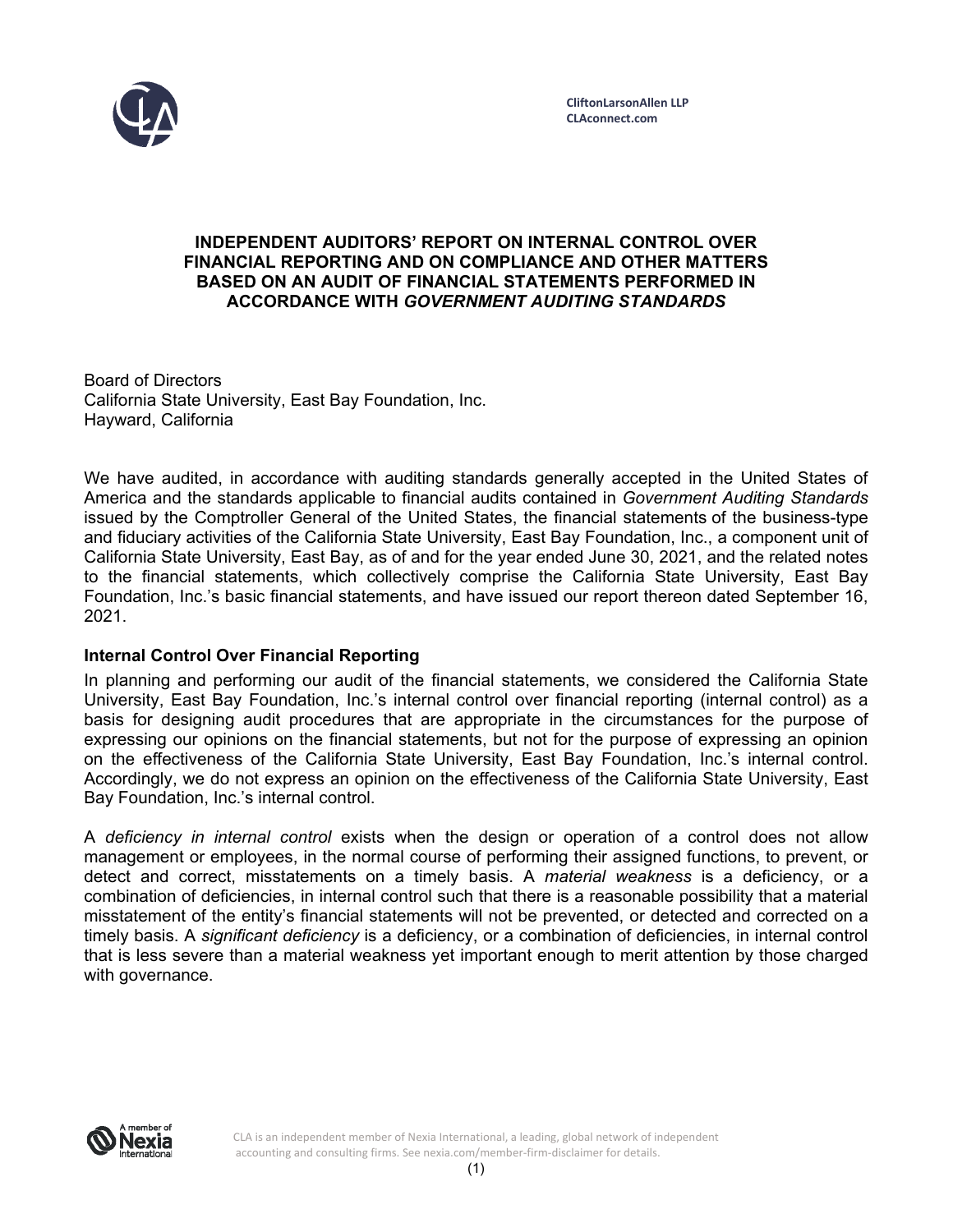Our consideration of internal control was for the limited purpose described in the first paragraph of this section and was not designed to identify all deficiencies in internal control that might be material weaknesses or significant deficiencies. Given these limitations, during our audit we did not identify any deficiencies in internal control that we consider to be material weaknesses. However, material weaknesses may exist that have not been identified.

# **Compliance and Other Matters**

As part of obtaining reasonable assurance about whether the California State University, East Bay Foundation, Inc.'s financial statements are free from material misstatement, we performed tests of its compliance with certain provisions of laws, regulations, contracts, and grant agreements, noncompliance with which could have a direct and material effect on the financial statements. However, providing an opinion on compliance with those provisions was not an objective of our audit, and accordingly, we do not express such an opinion. The results of our tests disclosed no instances of noncompliance or other matters that are required to be reported under *Government Auditing Standards*.

# **Purpose of this Report**

The purpose of this report is solely to describe the scope of our testing of internal control and compliance and the result of that testing, and not to provide an opinion on the effectiveness of the entity's internal control or on compliance. This report is an integral part of an audit performed in accordance with *Government Auditing Standards* in considering the Foundation's internal control and compliance. Accordingly, this communication is not suitable for any other purpose.

Viifton Larson Allen LLP

**CliftonLarsonAllen LLP** 

Glendora, California September 16, 2021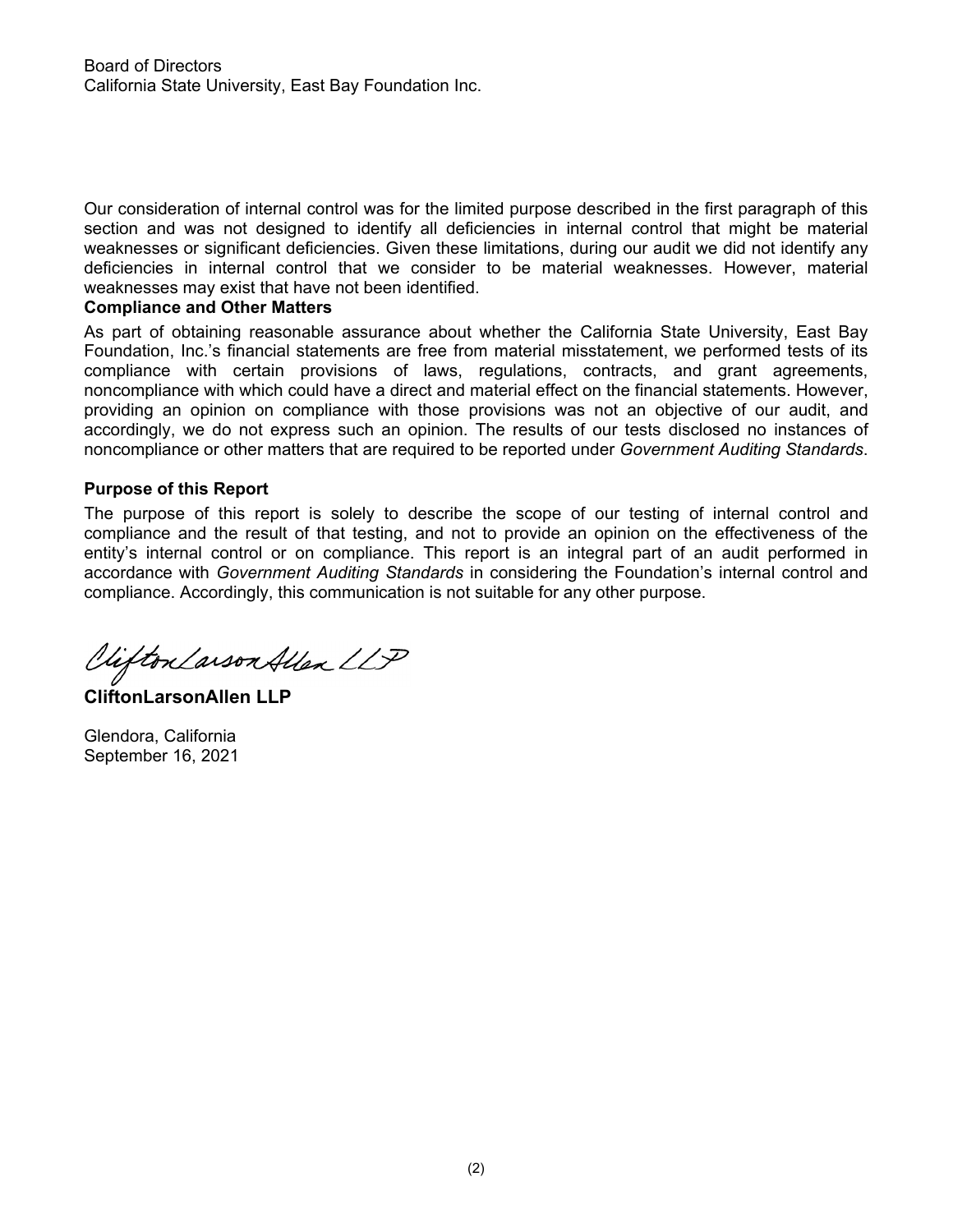

# **INDEPENDENT AUDITORS' REPORT ON COMPLIANCE FOR THE MAJOR FEDERAL PROGRAM AND REPORT ON INTERNAL CONTROL OVER COMPLIANCE, AND REPORT ON THE SCHEDULE OF EXPENDITURES OF FEDERAL AWARDS REQUIRED BY THE UNIFORM GUIDANCE**

Board of Directors California State University, East Bay Foundation, Inc. Hayward, California

# **Report on Compliance for the Major Federal Program**

We have audited California State University, East Bay Foundation, Inc., a component unit of California State University, East Bay, compliance with the types of compliance requirements described in the *OMB Compliance Supplement* that could have a direct and material effect on the California State University, East Bay Foundation, Inc.'s major federal program for the year ended June 30, 2021. California State University, East Bay Foundation, Inc.'s major federal program is identified in the summary of auditors' results section of the accompanying schedule of findings and questioned costs.

# *Management's Responsibility*

Management is responsible for compliance with federal statutes, regulations, and the terms and conditions of its federal awards applicable to its federal programs.

# *Auditors' Responsibility*

Our responsibility is to express an opinion on compliance for California State University, East Bay Foundation, Inc.'s major federal program based on our audit of the types of compliance requirements referred to above. We conducted our audit of compliance in accordance with auditing standards generally accepted in the United States of America; the standards applicable to financial audits contained in *Government Auditing Standards*, issued by the Comptroller General of the United States; and the audit requirements of Title 2 U.S. *Code of Federal Regulations* Part 200, *Uniform Administrative Requirements, Cost Principles, and Audit Requirements for Federal Awards* (Uniform Guidance). Those standards and the Uniform Guidance require that we plan and perform the audit to obtain reasonable assurance about whether noncompliance with the types of compliance requirements referred to above that could have a direct and material effect on a major federal program occurred. An audit includes examining, on a test basis, evidence California State University, East Bay Foundation, Inc.'s compliance with those requirements and performing such other procedures as we considered necessary in the circumstances.

We believe that our audit provides a reasonable basis for our opinion on compliance for the major federal program. However, our audit does not provide a legal determination of California State University, East Bay Foundation, Inc.'s compliance.

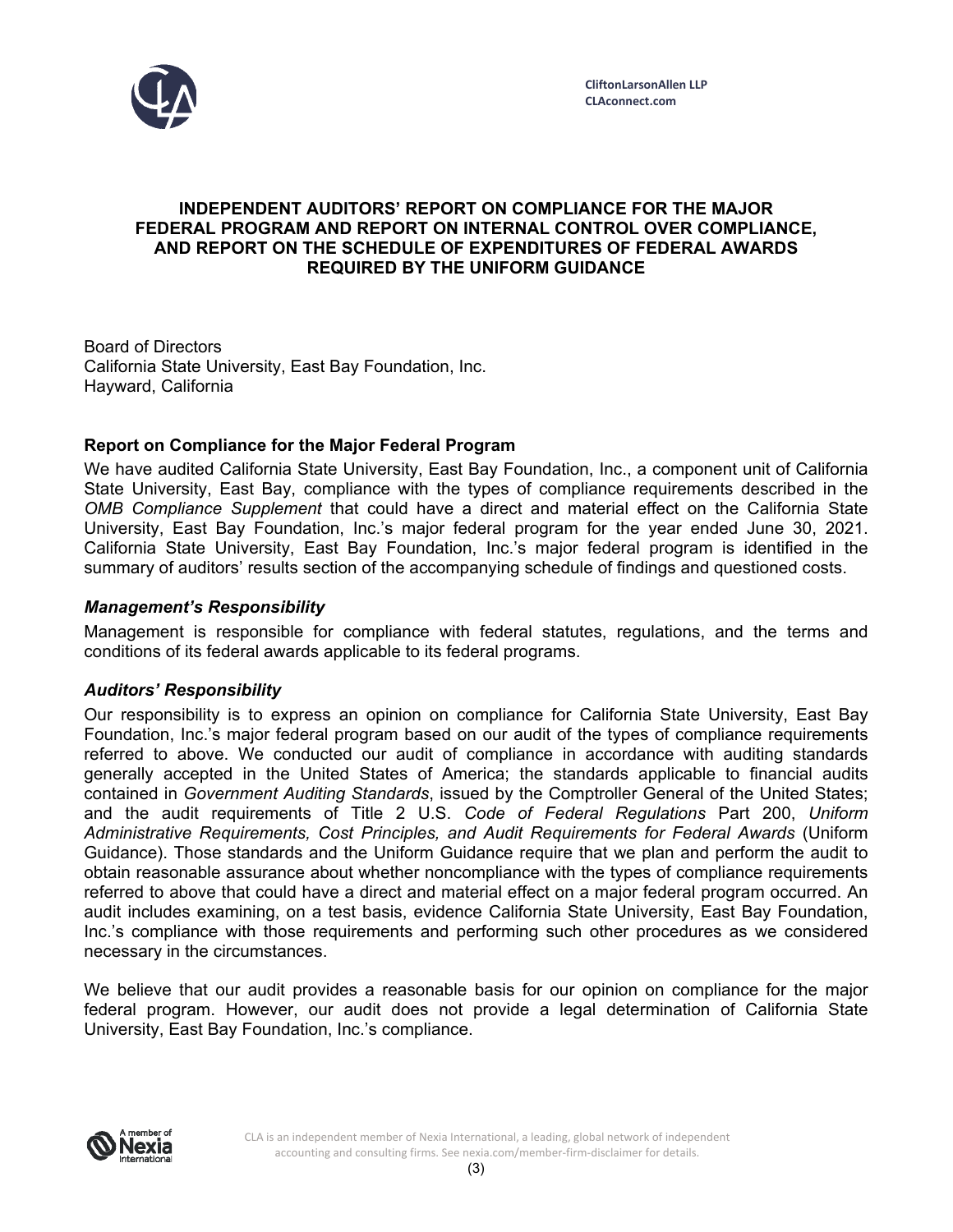# *Opinion on the Major Federal Program*

In our opinion, California State University, East Bay Foundation, Inc. complied, in all material respects, with the types of compliance requirements referred to above that could have a direct and material effect on the major federal program for the year ended June 30, 2021.

#### **Report on Internal Control Over Compliance**

Management of California State University, East Bay Foundation, Inc. is responsible for establishing and maintaining effective internal control over compliance with the types of compliance requirements referred to above. In planning and performing our audit of compliance, we considered California State University, East Bay Foundation, Inc.'s internal control over compliance with the types of requirements that could have a direct and material effect on the major federal program to determine the auditing procedures that are appropriate in the circumstances for the purpose of expressing an opinion on compliance for the major federal program and to test and report on internal control over compliance in accordance with the Uniform Guidance, but not for the purpose of expressing an opinion on the effectiveness of internal control over compliance. Accordingly, we do not express an opinion on the effectiveness of California State University, East Bay Foundation, Inc.'s internal control over compliance.

A *deficiency in internal control over compliance* exists when the design or operation of a control over compliance does not allow management or employees, in the normal course of performing their assigned functions, to prevent, or detect and correct, noncompliance with a type of compliance requirement of a federal program on a timely basis. A *material weakness in internal control over compliance* is a deficiency, or combination of deficiencies, in internal control over compliance, such that there is a reasonable possibility that material noncompliance with a type of compliance requirement of a federal program will not be prevented, or detected and corrected, on a timely basis. A *significant deficiency in internal control over compliance* is a deficiency, or a combination of deficiencies, in internal control over compliance with a type of compliance requirement of a federal program that is less severe than a material weakness in internal control over compliance, yet important enough to merit attention by those charged with governance.

Our consideration of internal control over compliance was for the limited purpose described in the first paragraph of this section and was not designed to identify all deficiencies in internal control over compliance that might be material weaknesses or significant deficiencies and therefore, material weaknesses or significant deficiencies may exist that were not identified. We did not identify any deficiencies in internal control over compliance that we consider to be material weaknesses. However, material weaknesses may exist that have not been identified.

The purpose of this report on internal control over compliance is solely to describe the scope of our testing of internal control over compliance and the results of that testing based on the requirements of the Uniform Guidance. Accordingly, this report is not suitable for any other purpose.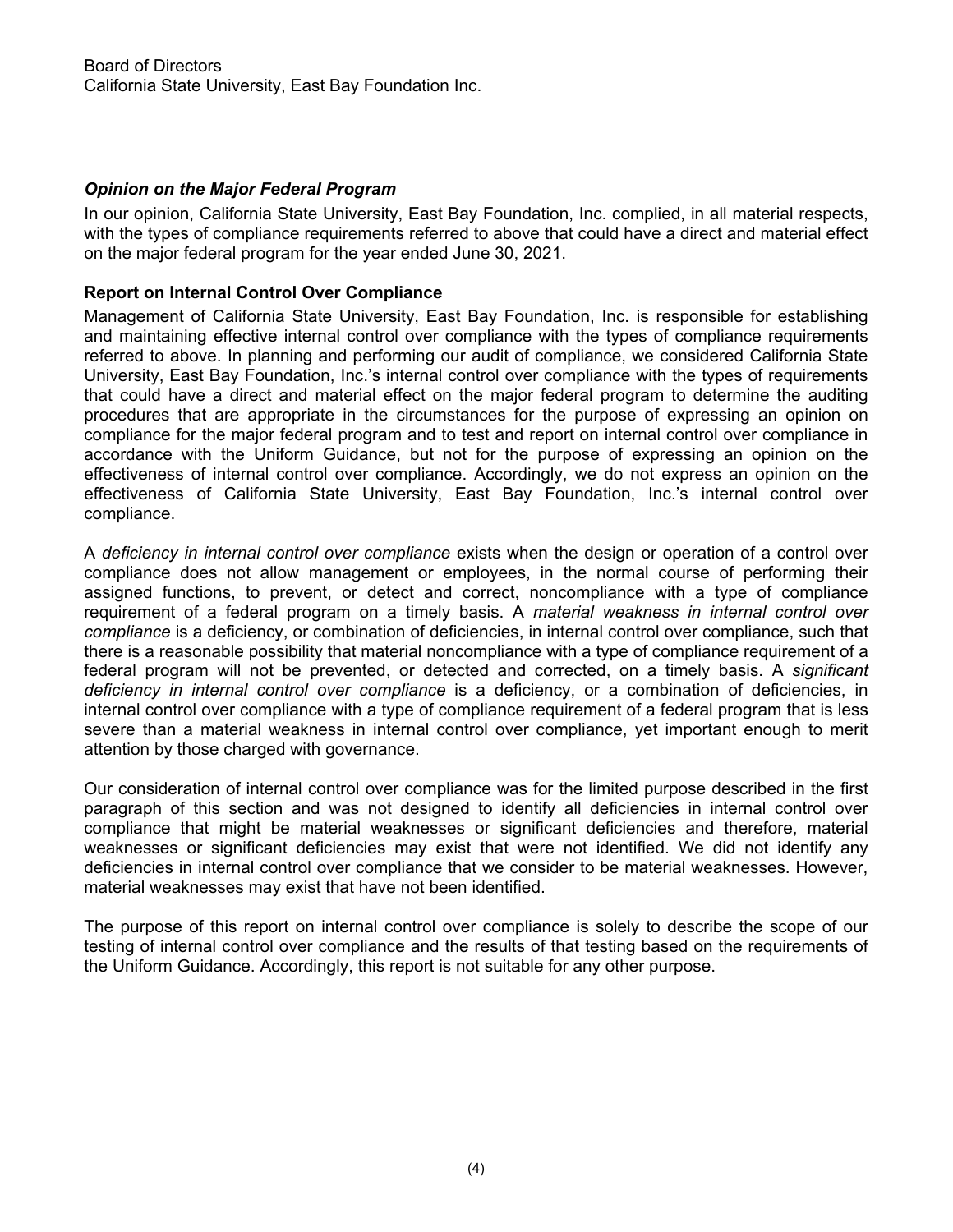# **Report on Schedule of Expenditures of Federal Awards Required by the Uniform Guidance**

We have audited the financial statements of the business-type and fiduciary activities of California State University, East Bay Foundation, Inc. as of and for the year ended June 30, 2021, and the related notes to the financial statements, which collectively comprise California State University, East Bay Foundation, Inc.'s basic financial statements. We issued our report thereon dated September 16, 2021, which contained unmodified opinions on those financial statements. Our audit was conducted for the purpose of forming opinions on the financial statements that collectively comprise the basic financial statements. The accompanying schedule of expenditures of federal awards is presented for purposes of additional analysis as required by the Uniform Guidance and is not a required part of the basic financial statements. Such information is the responsibility of management and was derived from and relates directly to the underlying accounting and other records used to prepare the basic financial statements. The information has been subjected to the auditing procedures applied in the audit of the financial statements and certain additional procedures, including comparing and reconciling such information directly to the underlying accounting and other records used to prepare the basic financial statements or to the basic financial statements themselves, and other additional procedures in accordance with auditing standards generally accepted in the United States of America. In our opinion, the schedule of expenditures of federal awards is fairly stated in all material respects in relation to the basic financial statements as a whole.

Vifton Larson Allen LLP

**CliftonLarsonAllen LLP** 

Glendora, California September 16, 2021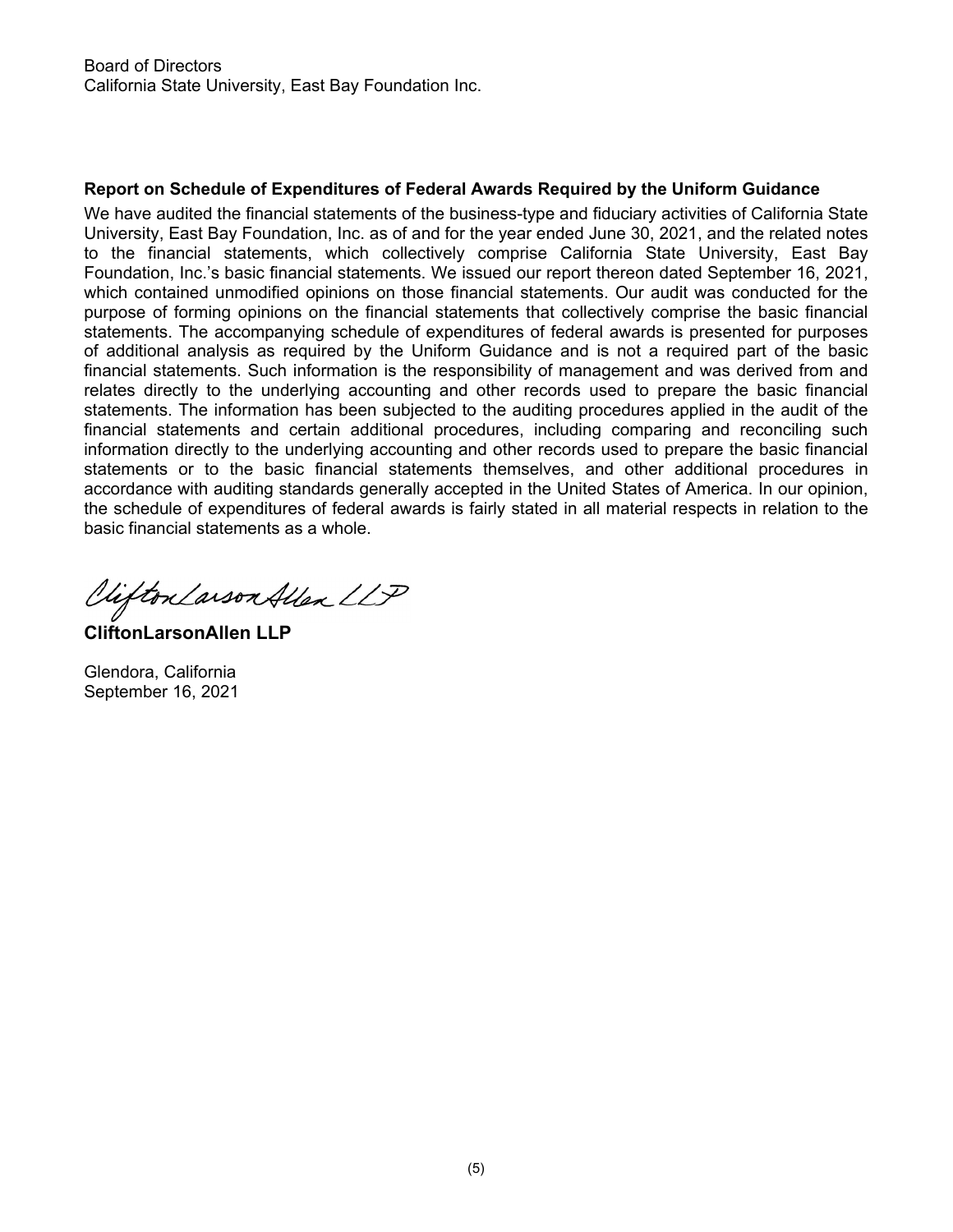#### **CALIFORNIA STATE UNIVERSITY, EAST BAY FOUNDATION, INC. SCHEDULE OF EXPENDITURES OF FEDERAL AWARDS YEAR ENDED JUNE 30, 2021**

| <b>Federal Agency</b><br>Pass Through Agency<br><b>Federal Program Title</b>                              | <b>CFDA</b><br>Number | Pass-through<br><b>Entity Identifying</b><br><b>Number</b> | Passed<br>Through to<br><b>Subrecipients Expenditures</b> | Federal     |
|-----------------------------------------------------------------------------------------------------------|-----------------------|------------------------------------------------------------|-----------------------------------------------------------|-------------|
| <b>Research and Development Cluster:</b>                                                                  |                       |                                                            |                                                           |             |
| National Aeronautics and Space Administration                                                             |                       |                                                            |                                                           |             |
| Direct Programs:                                                                                          |                       |                                                            |                                                           |             |
| Science                                                                                                   | 43.001                |                                                            | $\overline{\phantom{a}}$                                  | 19,447      |
| Pass Through Program:                                                                                     |                       |                                                            |                                                           |             |
| Smithsonian Institution                                                                                   |                       |                                                            |                                                           |             |
| Science                                                                                                   | 43.001                | 20-SUBC-440-00440701                                       |                                                           | 54,323      |
| <b>Total National Aeronautics and Space Administration</b>                                                |                       |                                                            |                                                           | 73,770      |
| National Institutes of Health                                                                             |                       |                                                            |                                                           |             |
| Direct Programs:                                                                                          |                       |                                                            |                                                           |             |
| Biomedical Research and Research Training                                                                 | 93.859                |                                                            |                                                           | 81,456      |
| Pass Through Program:                                                                                     |                       |                                                            |                                                           |             |
| University of California, San Francisco                                                                   |                       |                                                            |                                                           |             |
| Environmental Health                                                                                      | 93.113                | 10926sc                                                    |                                                           | 3,457       |
| Aging Research                                                                                            | 93.866                | 12391sc                                                    |                                                           | 17,650      |
| <b>Gallaudet University</b>                                                                               |                       |                                                            |                                                           |             |
| Research Related to Deafness and Communication Disorders                                                  | 93.173                | 0000027657                                                 |                                                           | 10,540      |
| Rutgers University, The State University of New Jersey                                                    |                       |                                                            |                                                           |             |
| Aging Research                                                                                            | 93.866                | 1335436                                                    |                                                           | 22,128      |
| Total National Institutes of Health                                                                       |                       |                                                            |                                                           | 135,231     |
| National Institutes of Standards and Technology                                                           |                       |                                                            |                                                           |             |
| Pass Through Program:                                                                                     |                       |                                                            |                                                           |             |
| University of Virginia                                                                                    |                       |                                                            |                                                           |             |
| Measurement and Engineering Research and Standards                                                        | 11.609                | GO12832.PO#2275879                                         |                                                           | 20,692      |
| Total National Institutes of Standards and Technology                                                     |                       |                                                            |                                                           | 20,692      |
| National Science Foundation                                                                               |                       |                                                            |                                                           |             |
| Direct Programs:                                                                                          |                       |                                                            |                                                           |             |
| Mathematical and Physical Sciences                                                                        | 47.049                |                                                            |                                                           | 321,159     |
| <b>Biological Sciences</b>                                                                                | 47.074                |                                                            |                                                           | 3,381       |
| <b>Education and Human Resources</b>                                                                      | 47.076                |                                                            | 443.928                                                   | 1,605,999   |
| Pass Through Programs:                                                                                    |                       |                                                            |                                                           |             |
| Association of Public & Land-Grant Universities                                                           |                       |                                                            |                                                           |             |
| <b>Education and Human Resources</b>                                                                      | 47.076                | n/a                                                        |                                                           | 6,932       |
| <b>CSU Chancellor Office</b>                                                                              |                       |                                                            |                                                           |             |
| <b>Education and Human Resources</b>                                                                      | 47.076                | X0170120-EBAUX                                             |                                                           | 37,022      |
| San Jose State University Research Foundation                                                             |                       |                                                            |                                                           |             |
| Mathematical and Physical Sciences                                                                        | 47.049                | 21-1504-6047                                               |                                                           | 9,770       |
| University Enterprises, Inc. (CSU Sacramento)                                                             |                       |                                                            |                                                           |             |
| <b>Education and Human Resources</b>                                                                      | 47.076                | 533073                                                     |                                                           | 10,000      |
| University of Pittsburgh                                                                                  |                       |                                                            |                                                           |             |
| <b>Engineering Grants</b>                                                                                 | 47.041                | n/a                                                        |                                                           | 7,000       |
| <b>Total National Science Foundation</b>                                                                  |                       |                                                            | 443.928                                                   | 2,001,263   |
| U.S. Department of Agriculture                                                                            |                       |                                                            |                                                           |             |
| Direct Programs:                                                                                          |                       |                                                            |                                                           |             |
| Agriculture and Food Research Initiative (AFRI)                                                           | 10.310                |                                                            | 112,675                                                   | 140,566     |
| Pass Through Program:                                                                                     |                       |                                                            |                                                           |             |
| University of California, Riverside                                                                       |                       |                                                            |                                                           |             |
| Agriculture and Food Research Initiative (AFRI)                                                           | 10.310                | S-001113                                                   |                                                           | 638         |
| Total U.S. Department of Agriculture                                                                      |                       |                                                            | 112,675                                                   | 141,204     |
| U.S. Department of Education                                                                              |                       |                                                            |                                                           |             |
| Direct Programs:                                                                                          |                       |                                                            |                                                           |             |
| Special Education - Personnel Development to Improve Services and Results for Children with Disabi 84.325 |                       |                                                            |                                                           | 238,972     |
| Strengthening Minority-Serving Institutions                                                               | 84.382                |                                                            |                                                           | 332,859     |
| Pass Through Program:                                                                                     |                       |                                                            |                                                           |             |
| West Valley-Mission Community College District                                                            |                       |                                                            |                                                           |             |
|                                                                                                           |                       |                                                            |                                                           |             |
| Higher Education Institutional Aid                                                                        | 84.031                | n/a                                                        |                                                           | 20,176      |
| Total U.S. Department of Education                                                                        |                       |                                                            |                                                           | 592,007     |
| U.S. Department of Energy/NNSA<br>Direct Programs:                                                        |                       |                                                            |                                                           |             |
|                                                                                                           |                       |                                                            |                                                           |             |
| Nuclear Energy Research, Development and Demonstration                                                    | 81.121                |                                                            |                                                           | 174,490     |
| Pass Through Program:                                                                                     |                       |                                                            |                                                           |             |
| Brookhaven Science Associates, LLC.                                                                       |                       |                                                            |                                                           |             |
| Advanced Research and Projects Agency - Energy                                                            | 81.135                | 359277                                                     |                                                           | 326         |
| Advanced Research and Projects Agency - Energy                                                            | 81.135                | 365173                                                     |                                                           | 15,584      |
| Total U.S. Department of Energy/NNSA                                                                      |                       |                                                            |                                                           | 190,400     |
| U.S. Geological Survey                                                                                    |                       |                                                            |                                                           |             |
| Direct Program:                                                                                           |                       |                                                            |                                                           |             |
| U.S. Geological Survey_ Research and Data Collection                                                      | 15.808                |                                                            |                                                           | 14,890      |
| Total U.S. Geological Survey                                                                              |                       |                                                            |                                                           | 14,890      |
| <b>Total Research and Development Cluster</b>                                                             |                       |                                                            | 556,603<br>\$                                             | \$3,169,457 |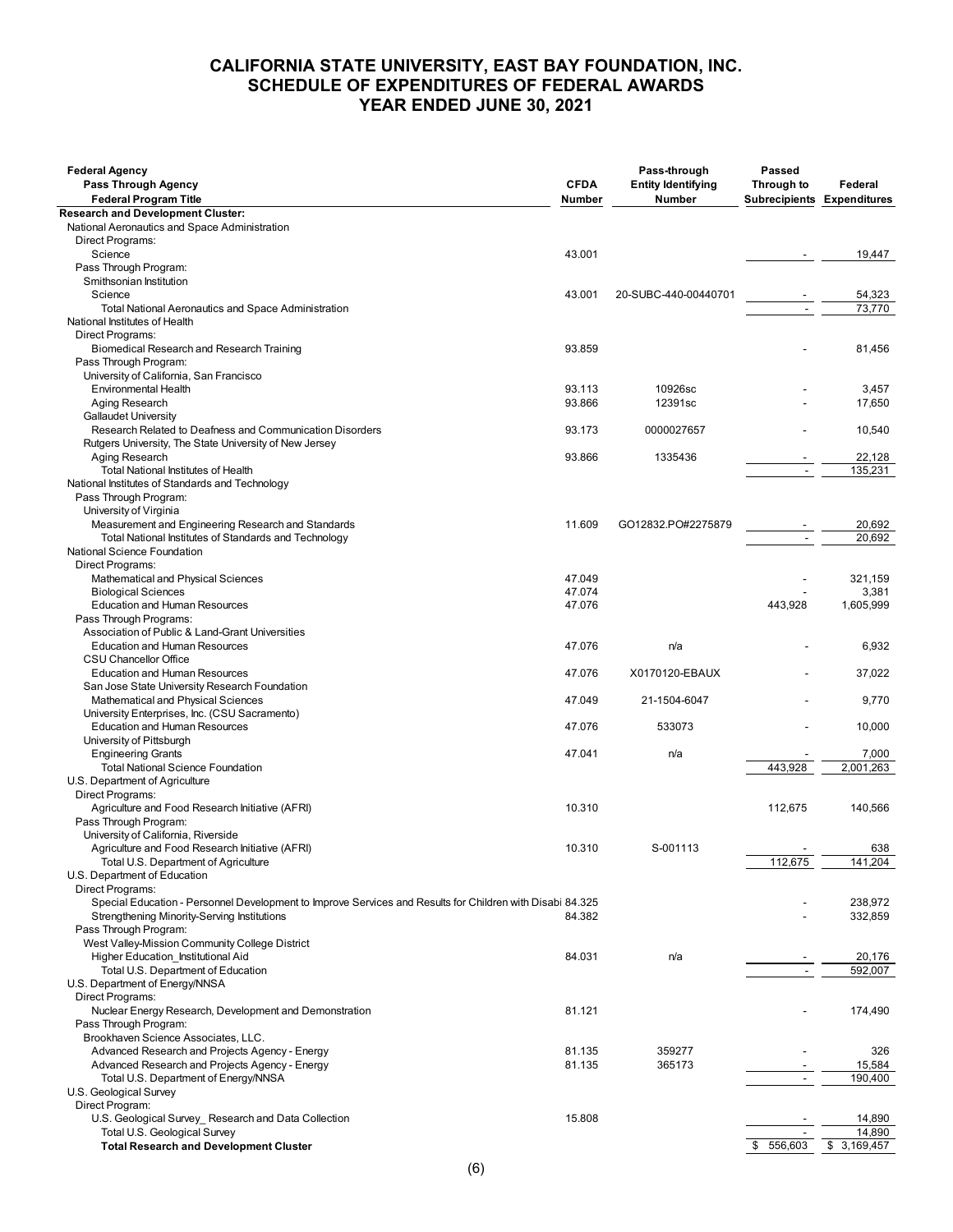### **CALIFORNIA STATE UNIVERSITY, EAST BAY FOUNDATION, INC. SCHEDULE OF EXPENDITURES OF FEDERAL AWARDS (CONTINUED) YEAR ENDED JUNE 30, 2021**

| <b>Federal Agency</b><br>Pass Through Agency<br><b>Federal Program Title</b>                                                   | <b>CFDA</b><br>Number | Pass-through<br><b>Entity Identifying</b><br><b>Number</b> | <b>Passed</b><br>Through to | Federal<br><b>Subrecipients Expenditures</b> |
|--------------------------------------------------------------------------------------------------------------------------------|-----------------------|------------------------------------------------------------|-----------------------------|----------------------------------------------|
| <b>Other Federal Programs:</b>                                                                                                 |                       |                                                            |                             |                                              |
| State Administrative Matching Grants for The Supplemental Nutrition Assistance Program Cluster:                                |                       |                                                            |                             |                                              |
| U.S. Department of Agriculture                                                                                                 |                       |                                                            |                             |                                              |
| Pass Through Program:                                                                                                          |                       |                                                            |                             |                                              |
| California State University, Chico Research Foundation                                                                         |                       |                                                            |                             |                                              |
| State Administrative Matching Grants for the Supplemental Nutrition Assistance Program                                         | 10.561                | SUB18-029                                                  | \$                          | 62,584<br>\$                                 |
| <b>Chico State Enterprises</b>                                                                                                 |                       |                                                            |                             |                                              |
| State Administrative Matching Grants for the Supplemental Nutrition Assistance Program<br>Total U.S. Department of Agriculture | 10.561                | SUB20-012                                                  | - \$                        | 49,792<br>\$<br>112,376                      |
| Total State Administrative Matching Grants for The Supplemental Nutrition Assistance                                           |                       |                                                            |                             |                                              |
| <b>Program Cluster</b>                                                                                                         |                       |                                                            |                             | 112,376                                      |
| U.S. Department of Education                                                                                                   |                       |                                                            |                             |                                              |
| Direct Programs:                                                                                                               |                       |                                                            |                             |                                              |
| Higher Education Institutional Aid                                                                                             | 84.031                |                                                            |                             | 215,768                                      |
| <b>TRIO Student Support Services Cluster</b>                                                                                   | 84.042                |                                                            |                             | 600,331                                      |
| Fund for the Improvement of Education                                                                                          | 84.215                |                                                            | 5,096,707                   | 6,795,605                                    |
| Pass Through Programs:                                                                                                         |                       |                                                            |                             |                                              |
| UC Office of the President                                                                                                     |                       |                                                            |                             |                                              |
| Improving Teacher Quality State Grants                                                                                         | 84.367                | ESSA20-CSP-EAST BAY                                        |                             | 39,875                                       |
| Total U.S. Department of Education                                                                                             |                       |                                                            | 5,096,707                   | 7,651,579                                    |
| U.S. Department of Energy                                                                                                      |                       |                                                            |                             |                                              |
| Pass Through Programs:                                                                                                         |                       |                                                            |                             |                                              |
| UC Lawrence Berkeley National Lab                                                                                              |                       |                                                            |                             |                                              |
| <b>Granting of Patent Licenses</b>                                                                                             | 81.003                | 7411872                                                    |                             | 11,232                                       |
| <b>Granting of Patent Licenses</b>                                                                                             | 81.003                | 7540138                                                    |                             | 87,073                                       |
| Total U.S. Department of Energy                                                                                                |                       |                                                            |                             | 98,305                                       |
| U.S. Department of Health and Human Services                                                                                   |                       |                                                            |                             |                                              |
| Pass Through Programs:                                                                                                         |                       |                                                            |                             |                                              |
| University of California, Berkeley                                                                                             |                       |                                                            |                             |                                              |
| Substance Abuse and Mental Health Services Projects of Regional and National Significance                                      | 93.243                | 00009667                                                   |                             | 115,028                                      |
| Foster Care Title IV-E                                                                                                         | 93.658                | 00009905                                                   |                             | 1,108,429                                    |
| University of California, San Francisco                                                                                        |                       |                                                            |                             |                                              |
| Advanced Nursing Education Grant Program                                                                                       | 93.247                | 8489sc                                                     |                             | 104                                          |
| Total U.S. Department of Health and Human Services                                                                             |                       |                                                            | \$5,096,707                 | 1.223.561<br>\$9,085,821                     |
| <b>Total Other Federal Programs</b>                                                                                            |                       |                                                            |                             |                                              |
| <b>Total Federal Expenditures</b>                                                                                              |                       |                                                            | \$5,653,310                 | \$12,255,278                                 |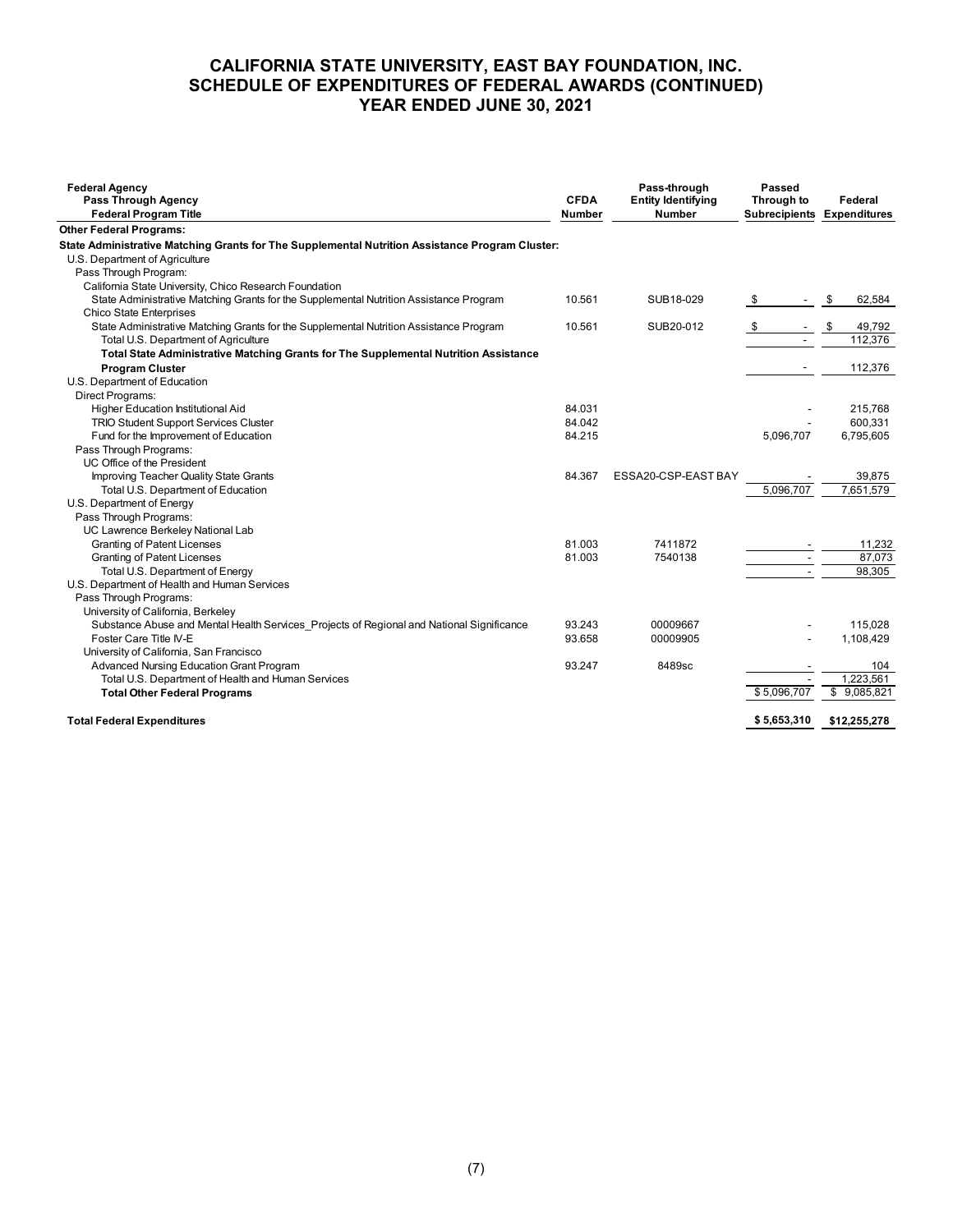#### **CALIFORNIA STATE UNIVERSITY, EAST BAY FOUNDATION, INC. NOTES TO SCHEDULE OF EXPENDITURES OF FEDERAL AWARDS YEAR ENDED JUNE 30, 2021**

#### **NOTE 1 BASIS OF PRESENTATION**

The accompanying schedule of expenditures of federal awards (the Schedule) includes the federal grant activity of California State University, East Bay Foundation, Inc. (the Foundation), under programs of the federal government for the year ended June 30, 2021. The information in this Schedule is presented in accordance with the requirements of Title 2 U.S. *Code of Federal Regulations* Part 200, *Uniform Administrative Requirements, Cost Principles, and Audit Requirements for Federal Awards* (Uniform Guidance). Therefore, some amounts presented in this Schedule may differ from amounts presented in, or used in the preparation of, the consolidated financial statements.

#### **NOTE 2 SUMMARY OF SIGNIFICANT ACCOUNTING POLICIES**

Expenditures reported on the Schedule are reported on the accrual basis of accounting. Such expenditures are recognized following the cost principles in Office of Management and Budget Circular 21, *Cost Principles for Institutions of Higher Education*, or the cost principles contained in Title 2 U.S. *Code of Federal Regulations Part 200, Uniform Administrative Requirements, Cost Principles, and Audit Requirements for Federal Awards*, wherein certain types of expenditures may or may not be allowable or may be limited as to reimbursement. Negative amounts shown on the Schedule represent adjustments or credits made in the normal course of business to amounts reported as expenditures in prior years.

#### **NOTE 3 INDIRECT COST RATE**

The Foundation has elected not to use the 10 percent de minimis indirect cost rate as allowed under the Uniform Guidance.

#### **NOTE 4 SUBRECIPIENTS**

The Foundation passes certain federal awards received from the U.S. Department of Education to other governments or not-for-profit agencies (subrecipients). The Foundation reports expenditures of Federal awards to subrecipients on an accrual basis.

#### **NOTE 5 NATIONAL SCIENCE FOUNDATION GRANTS**

According to the National Science Foundation's Proposal and Award Policies and Procedures Guide (Guide) dated January 14, 2013, certain National Science Foundation individual programs are included in the Research and Development Cluster and are reported in the Schedule accordingly under the Research and Development Cluster. In accordance with the transition statements published with the adoption of the Guide, awards that existed prior to the Guide's issuance are reported on the Schedule based on the content of the award until they expire.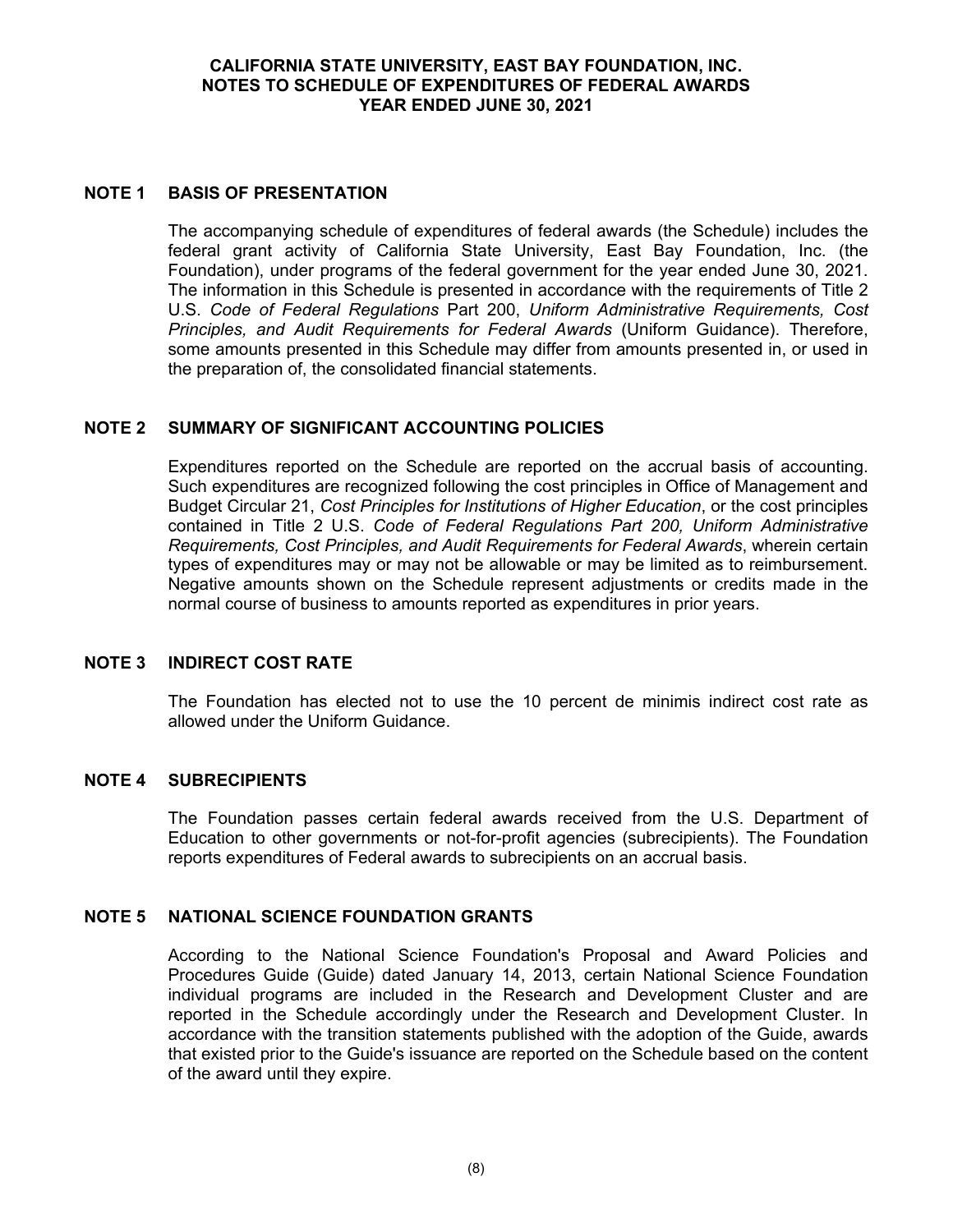# **CALIFORNIA STATE UNIVERSITY, EAST BAY FOUNDATION, INC. SCHEDULE OF FINDINGS AND QUESTIONED COSTS YEAR ENDED JUNE 30, 2021**

# **Section I – Summary of Auditors' Results**

# *Financial Statements*

| 1. Type of auditors' report issued:                                                                         | Unmodified                                                                                                                                                                                                                                                                                                               |
|-------------------------------------------------------------------------------------------------------------|--------------------------------------------------------------------------------------------------------------------------------------------------------------------------------------------------------------------------------------------------------------------------------------------------------------------------|
| 2. Internal control over financial reporting:                                                               |                                                                                                                                                                                                                                                                                                                          |
| Material weakness(es) identified?<br>$\bullet$                                                              | yes<br>no<br>X and the set of the set of the set of the set of the set of the set of the set of the set of the set of the set of the set of the set of the set of the set of the set of the set of the set of the set of the set of the set                                                                              |
| Significant deficiency(ies) identified?<br>$\bullet$                                                        | none reported<br>yes<br>$\mathsf{X}$ and $\mathsf{X}$ and $\mathsf{X}$ and $\mathsf{X}$ are $\mathsf{X}$ and $\mathsf{X}$ and $\mathsf{X}$ are $\mathsf{X}$ and $\mathsf{X}$ are $\mathsf{X}$ and $\mathsf{X}$ are $\mathsf{X}$ and $\mathsf{X}$ are $\mathsf{X}$ and $\mathsf{X}$ are $\mathsf{X}$ and $\mathsf{X}$ are |
| 3. Noncompliance material to financial<br>statements noted?                                                 | yes<br>no<br>X and the set of the set of the set of the set of the set of the set of the set of the set of the set of the set of the set of the set of the set of the set of the set of the set of the set of the set of the set of the set                                                                              |
| <b>Federal Awards</b>                                                                                       |                                                                                                                                                                                                                                                                                                                          |
| 1. Internal control over major federal programs:                                                            |                                                                                                                                                                                                                                                                                                                          |
| Material weakness(es) identified?<br>$\bullet$                                                              | yes<br>no<br>X —                                                                                                                                                                                                                                                                                                         |
| Significant deficiency(ies) identified?<br>$\bullet$                                                        | x _____ none reported<br>_yes                                                                                                                                                                                                                                                                                            |
| 2. Type of auditors' report issued on<br>compliance for major federal programs:                             | Unmodified                                                                                                                                                                                                                                                                                                               |
| 3. Any audit findings disclosed that are<br>required to be reported in accordance with<br>2 CFR 200.516(a)? | yes<br>no<br>X and the set of the set of the set of the set of the set of the set of the set of the set of the set of the set of the set of the set of the set of the set of the set of the set of the set of the set of the set of the set                                                                              |
| <b>Identification of Major Federal Programs</b>                                                             |                                                                                                                                                                                                                                                                                                                          |
| <b>CFDA Number(s)</b>                                                                                       | Name of Federal Program or Cluster                                                                                                                                                                                                                                                                                       |
| 84.215                                                                                                      | Promise Neighborhoods                                                                                                                                                                                                                                                                                                    |
| 93.658                                                                                                      | <b>Foster Care</b>                                                                                                                                                                                                                                                                                                       |
| Various                                                                                                     | <b>Research and Development Cluster</b>                                                                                                                                                                                                                                                                                  |
| Dollar threshold used to distinguish between<br>Type A and Type B programs:                                 | \$<br>750,000                                                                                                                                                                                                                                                                                                            |
| Auditee qualified as low-risk auditee?                                                                      | yes<br>no<br>X.                                                                                                                                                                                                                                                                                                          |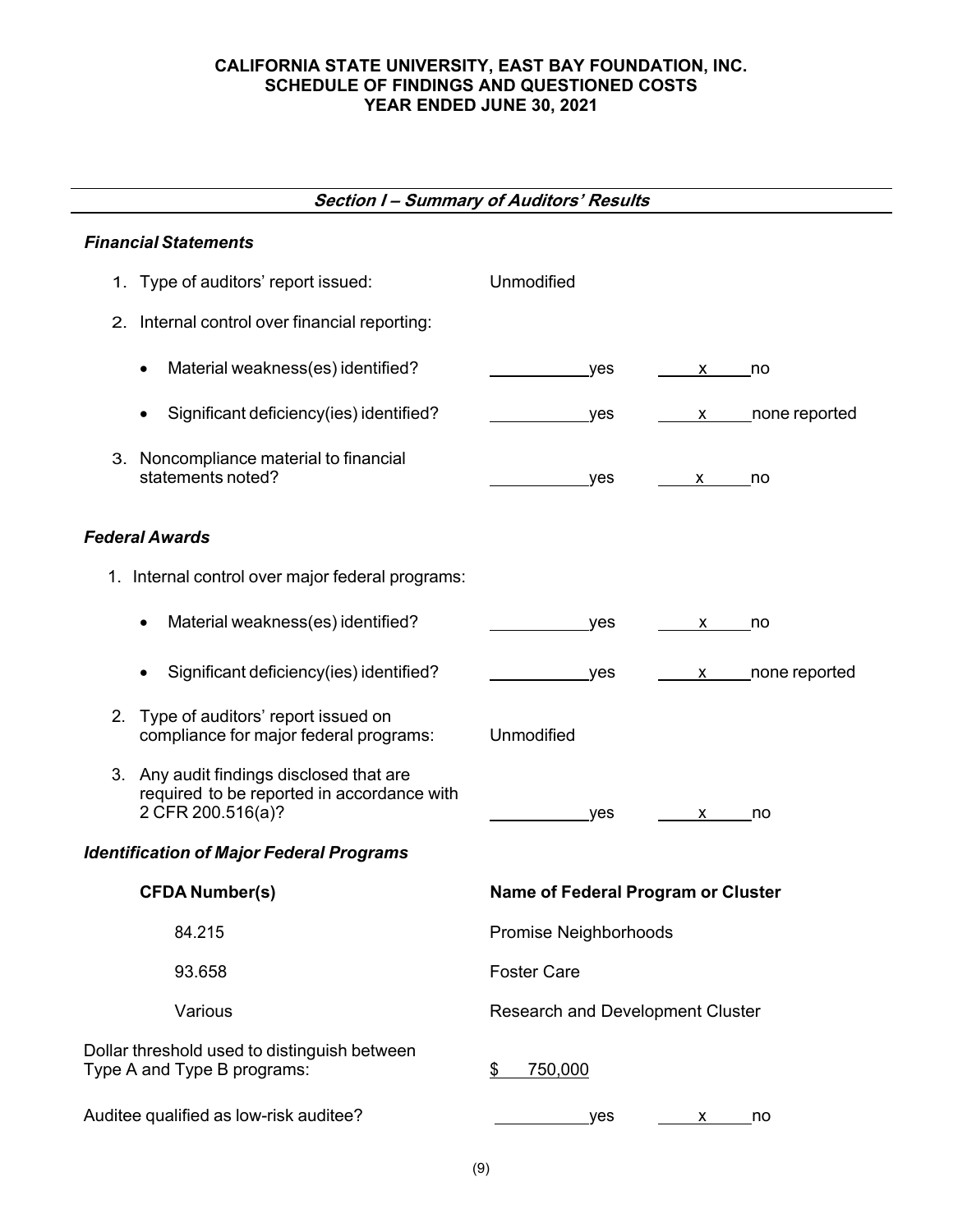# **CALIFORNIA STATE UNIVERSITY, EAST BAY FOUNDATION, INC. SCHEDULE OF FINDINGS AND QUESTIONED COSTS (CONTINUED) YEAR ENDED JUNE 30, 2021**

# **Section II – Financial Statement Findings**

Our audit did not disclose any matters required to be reported in accordance with *Government Auditing Standards*.

# **Section III – Findings and Questioned Costs – Major Federal Programs**

Our audit did not disclose any matters required to be reported in accordance with *Government Auditing Standards*.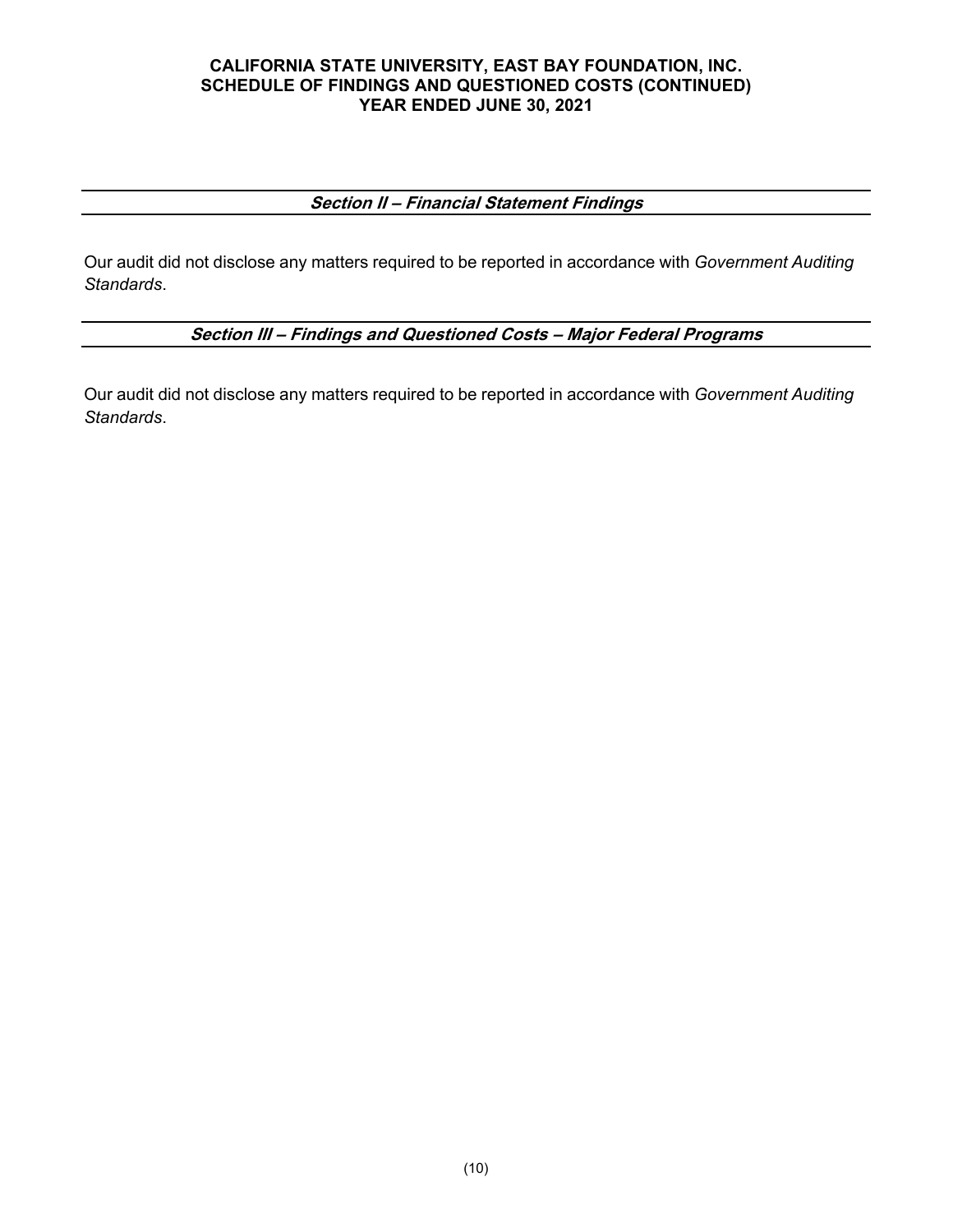# **CALIFORNIA STATE UNIVERSITY, EAST BAY FOUNDATION, INC. SUMMARY SCHEDULE OF PRIOR AUDIT FINDINGS YEAR ENDED JUNE 30, 2021**

The prior year single audit disclosed no findings or questioned costs in the Schedule of Findings and Questioned Costs and no uncorrected or unresolved findings exist from the prior year's Summary Schedule of Prior Year Audit Findings.